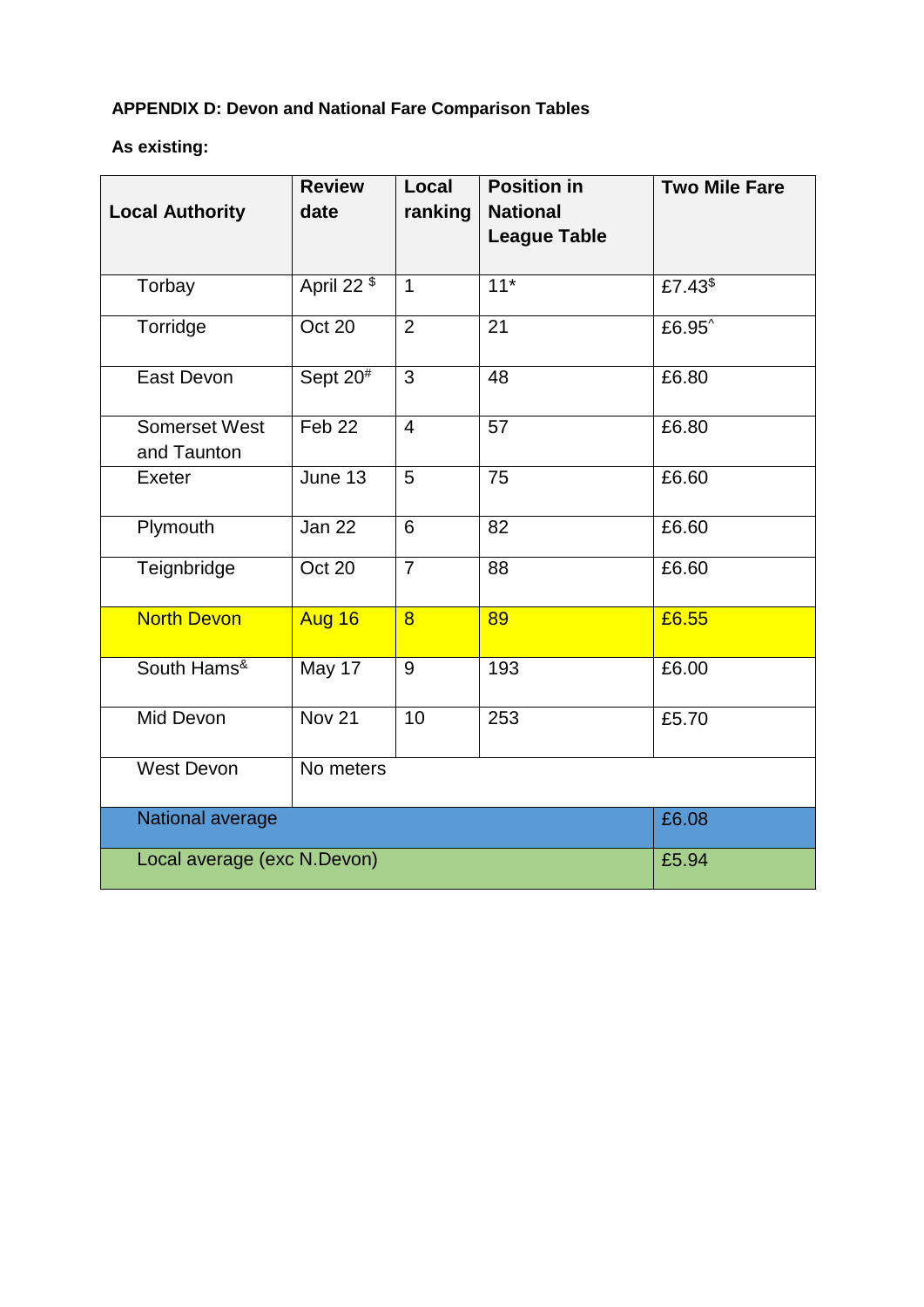#### **Trade Proposal 1:**

| <b>Local Authority</b>              | <b>Review</b><br>date  | Local<br>ranking | Position<br>in National<br>League Table | <b>Two Mile Fare</b> |
|-------------------------------------|------------------------|------------------|-----------------------------------------|----------------------|
| <b>North Devon</b>                  | Ξ                      | $\overline{1}$   | $11*$                                   | £7.50                |
| Torbay                              | April 22 <sup>\$</sup> | $\overline{2}$   | $12*$                                   | £7.43 $$$            |
| Torridge                            | Oct 20                 | 3                | 21                                      | £6.95 <sup>^</sup>   |
| East Devon                          | Sept $20#$             | $\overline{4}$   | 48                                      | £6.80                |
| <b>Somerset West</b><br>and Taunton | Feb 22                 | 5                | 57                                      | £6.80                |
| Exeter                              | June 13                | 6                | 75                                      | £6.60                |
| Plymouth                            | <b>Jan 22</b>          | $\overline{7}$   | 82                                      | £6.60                |
| Teignbridge                         | Oct 20                 | 8                | 88                                      | £6.60                |
| South Hams <sup>&amp;</sup>         | May 17                 | 9                | 193                                     | £6.00                |
| Mid Devon                           | <b>Nov 21</b>          | 10               | 253                                     | £5.70                |
| <b>West Devon</b>                   | No meters              |                  |                                         |                      |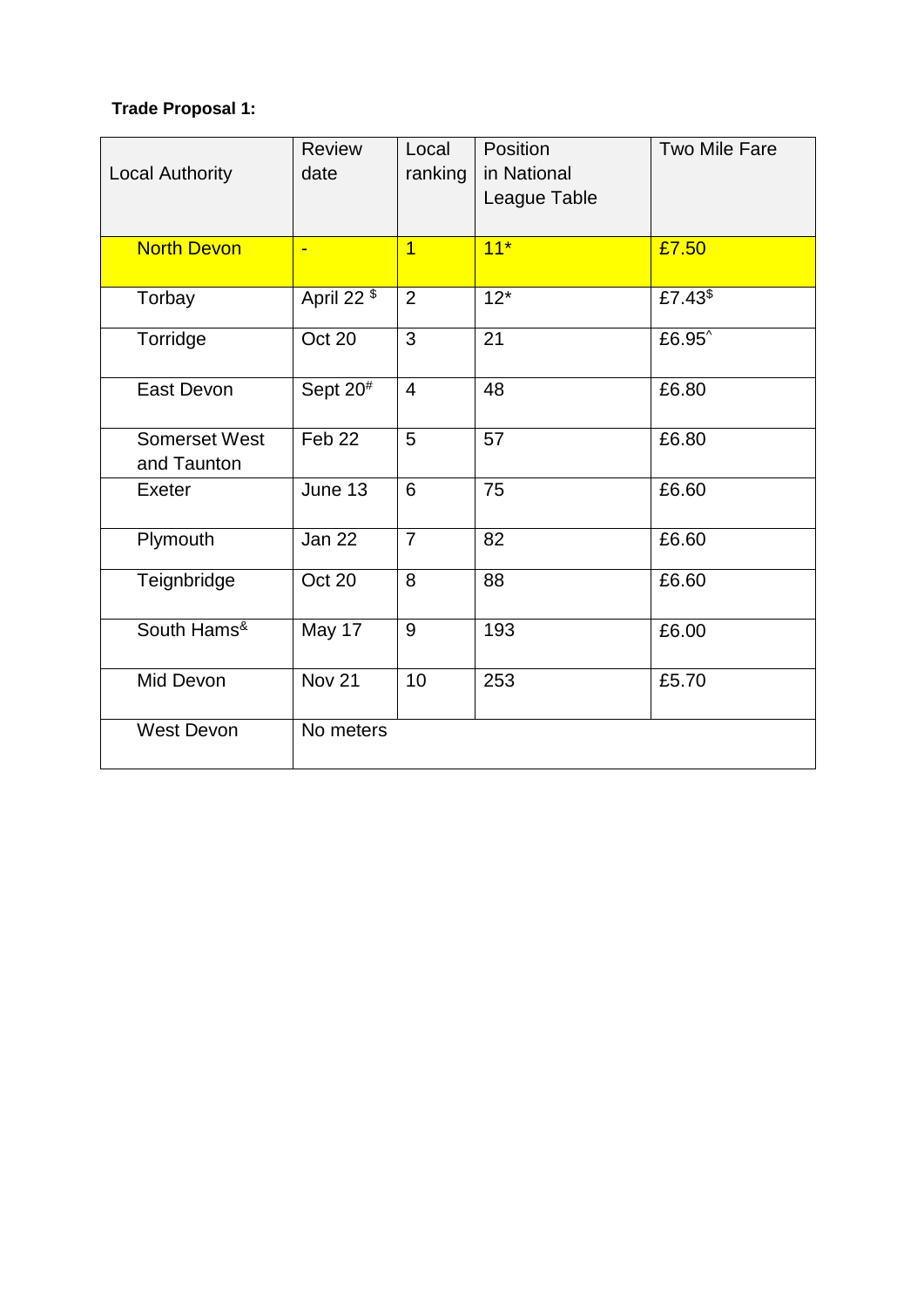#### **Trade Proposal 2:**

| <b>Local Authority</b>              | <b>Review</b><br>date  | Local<br>ranking | Position<br>in National<br>League Table | <b>Two Mile Fare</b> |
|-------------------------------------|------------------------|------------------|-----------------------------------------|----------------------|
| <b>North Devon</b>                  | ц                      | $\overline{1}$   | 7* (Joint with<br><b>Reading</b> )      | £8.00                |
| Torbay                              | April 22 <sup>\$</sup> | $\overline{2}$   | $11*$                                   | £7.43 $$$            |
| Torridge                            | Oct 20                 | 3                | 21                                      | £6.95 <sup>^</sup>   |
| East Devon                          | Sept $20*$             | $\overline{4}$   | 48                                      | £6.80                |
| <b>Somerset West</b><br>and Taunton | Feb 22                 | 5                | 57                                      | £6.80                |
| Exeter                              | June 13                | 6                | 75                                      | £6.60                |
| Plymouth                            | Jan 22                 | $\overline{7}$   | 82                                      | £6.60                |
| Teignbridge                         | Oct 20                 | 8                | 88                                      | £6.60                |
| South Hams <sup>&amp;</sup>         | May 17                 | 9                | 193                                     | £6.00                |
| Mid Devon                           | <b>Nov 21</b>          | 10               | 253                                     | £5.70                |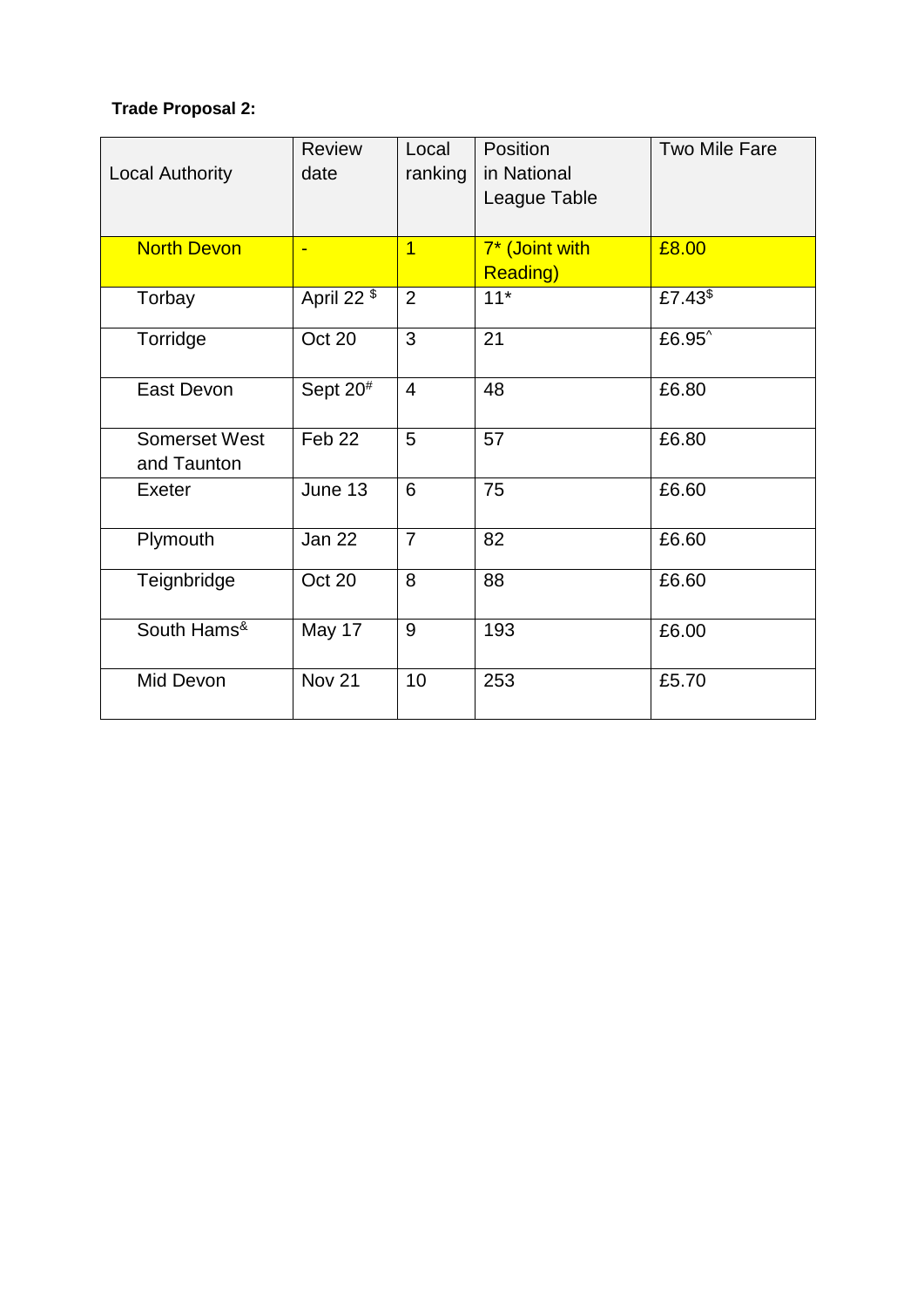## **Option 1 +5.5%:**

| <b>Local Authority</b>              | <b>Review</b><br>date  | Local<br>ranking | Position<br>in National<br>League Table | <b>Two Mile Fare</b> |
|-------------------------------------|------------------------|------------------|-----------------------------------------|----------------------|
| Torbay                              | April 22 <sup>\$</sup> | 1                | $11*$                                   | £7.43 <sup>\$</sup>  |
| Torridge                            | Oct 20                 | 3                | 21                                      | £6.95^               |
| <b>North Devon</b>                  | Ξ                      | $\overline{2}$   | $46*$                                   | £6.85                |
| <b>East Devon</b>                   | Sept $20*$             | $\overline{4}$   | 48                                      | £6.80                |
| <b>Somerset West</b><br>and Taunton | Feb <sub>22</sub>      | 5                | 57                                      | £6.80                |
| Exeter                              | June 13                | 6                | 75                                      | £6.60                |
| Plymouth                            | Jan 22                 | $\overline{7}$   | 82                                      | £6.60                |
| Teignbridge                         | Oct 20                 | 8                | 88                                      | £6.60                |
| South Hams <sup>&amp;</sup>         | May 17                 | 9                | 193                                     | £6.00                |
| Mid Devon                           | <b>Nov 21</b>          | 10               | 253                                     | £5.70                |
| <b>West Devon</b>                   | No meters              |                  |                                         |                      |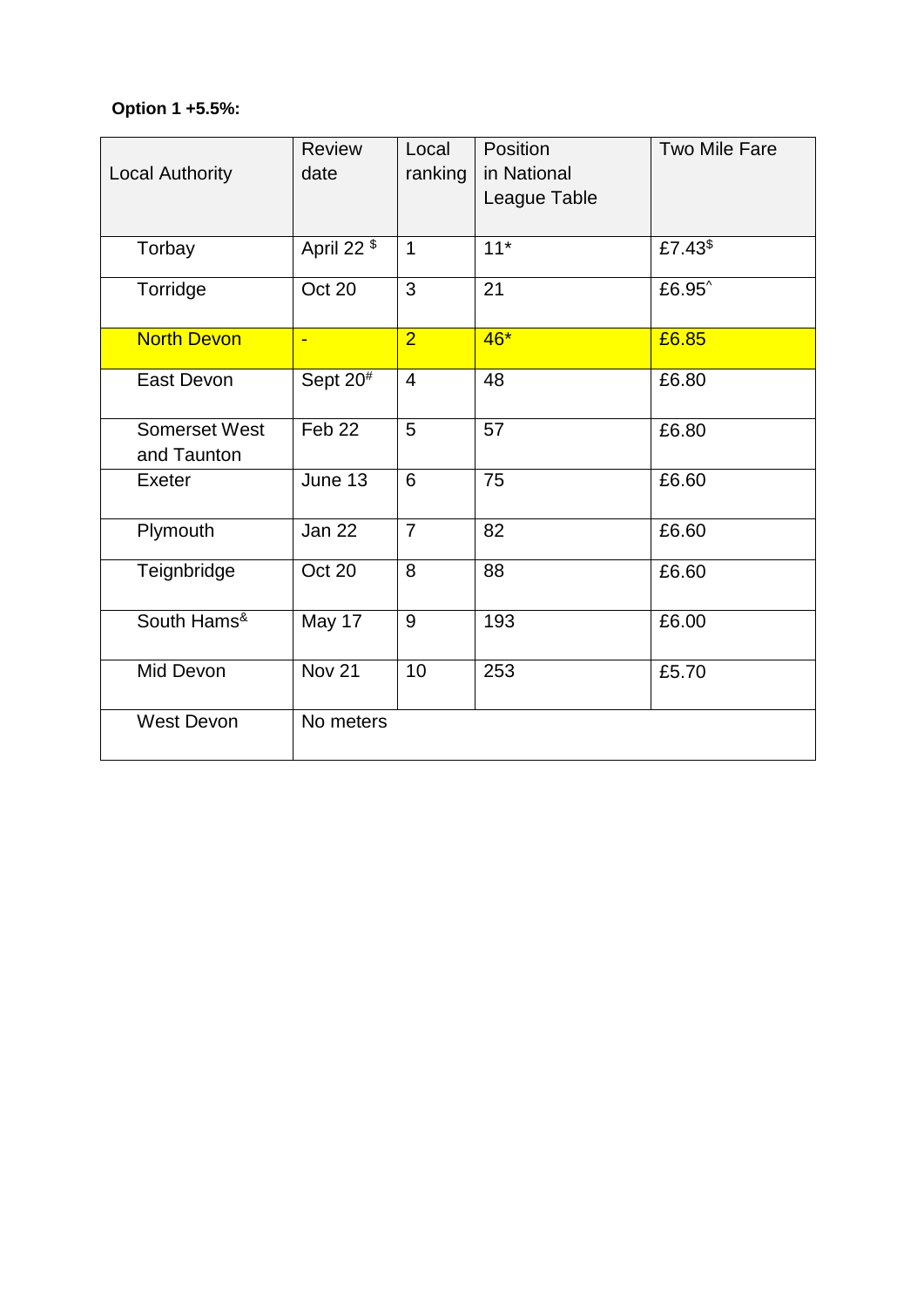#### **Option 2 +7.6%:**

| <b>Local Authority</b>              | <b>Review</b><br>date  | Local<br>ranking | Position<br>in National<br>League Table | <b>Two Mile Fare</b> |
|-------------------------------------|------------------------|------------------|-----------------------------------------|----------------------|
| Torbay                              | April 22 <sup>\$</sup> | $\overline{1}$   | $11*$                                   | £7.43 $$$            |
| <b>North Devon</b>                  | Ξ                      | $\overline{2}$   | $30*$                                   | £7.05                |
| Torridge                            | Oct 20                 | 3                | 21                                      | £6.95 <sup>^</sup>   |
| East Devon                          | Sept $20*$             | $\overline{4}$   | 48                                      | £6.80                |
| <b>Somerset West</b><br>and Taunton | Feb <sub>22</sub>      | 5                | 57                                      | £6.80                |
| Exeter                              | June $13$              | 6                | 75                                      | £6.60                |
| Plymouth                            | Jan 22                 | $\overline{7}$   | 82                                      | £6.60                |
| Teignbridge                         | Oct 20                 | 8                | 88                                      | £6.60                |
| South Hams <sup>&amp;</sup>         | May 17                 | 9                | 193                                     | £6.00                |
| Mid Devon                           | <b>Nov 21</b>          | 10               | 253                                     | £5.70                |
| <b>West Devon</b>                   | No meters              |                  |                                         |                      |